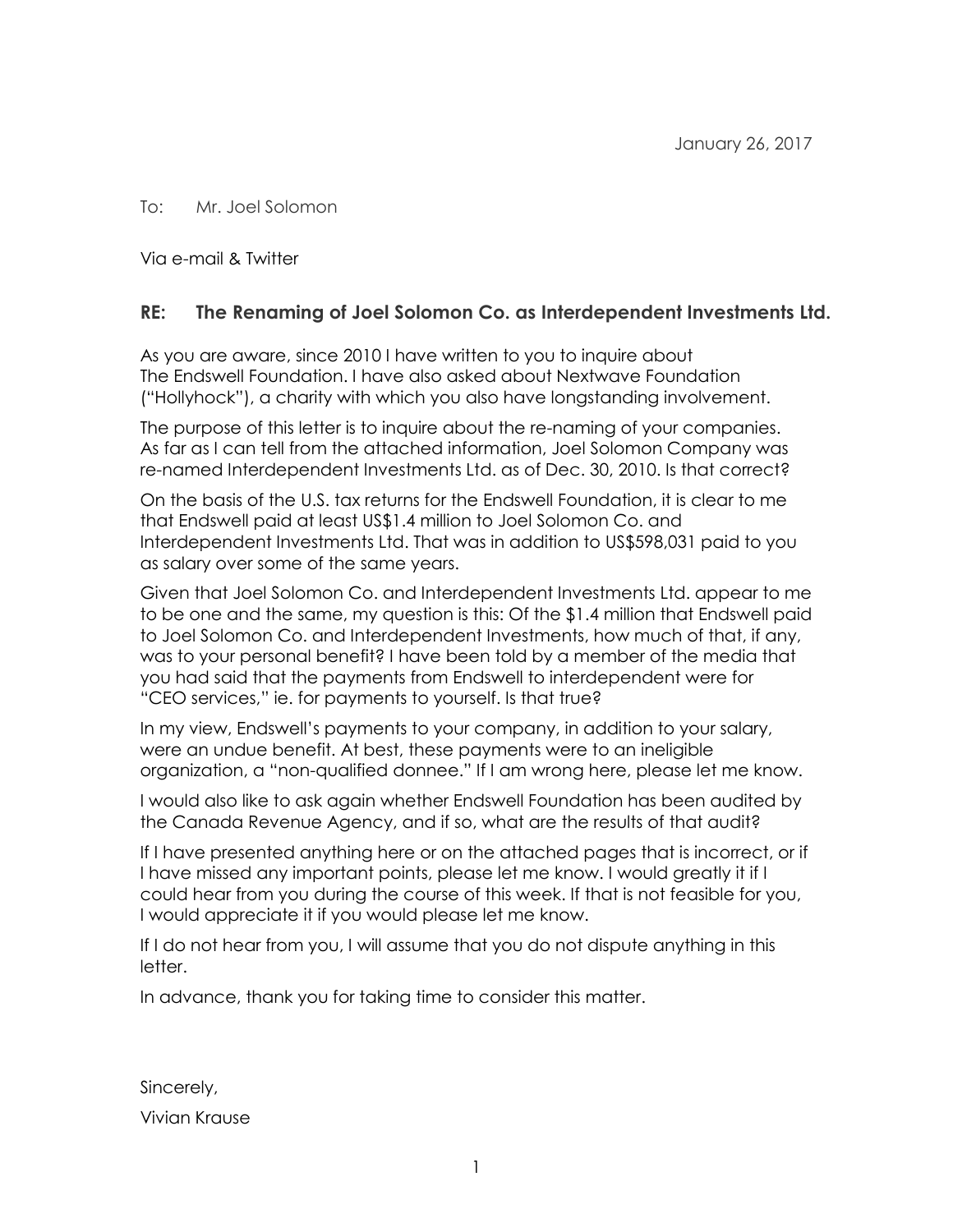# **Payment From The Endswell Foundation to Joel Solomon, Joel Solomon Company & Interdependent Investments Ltd.**

**1997 – 2011 US\$ 2,061,437** 

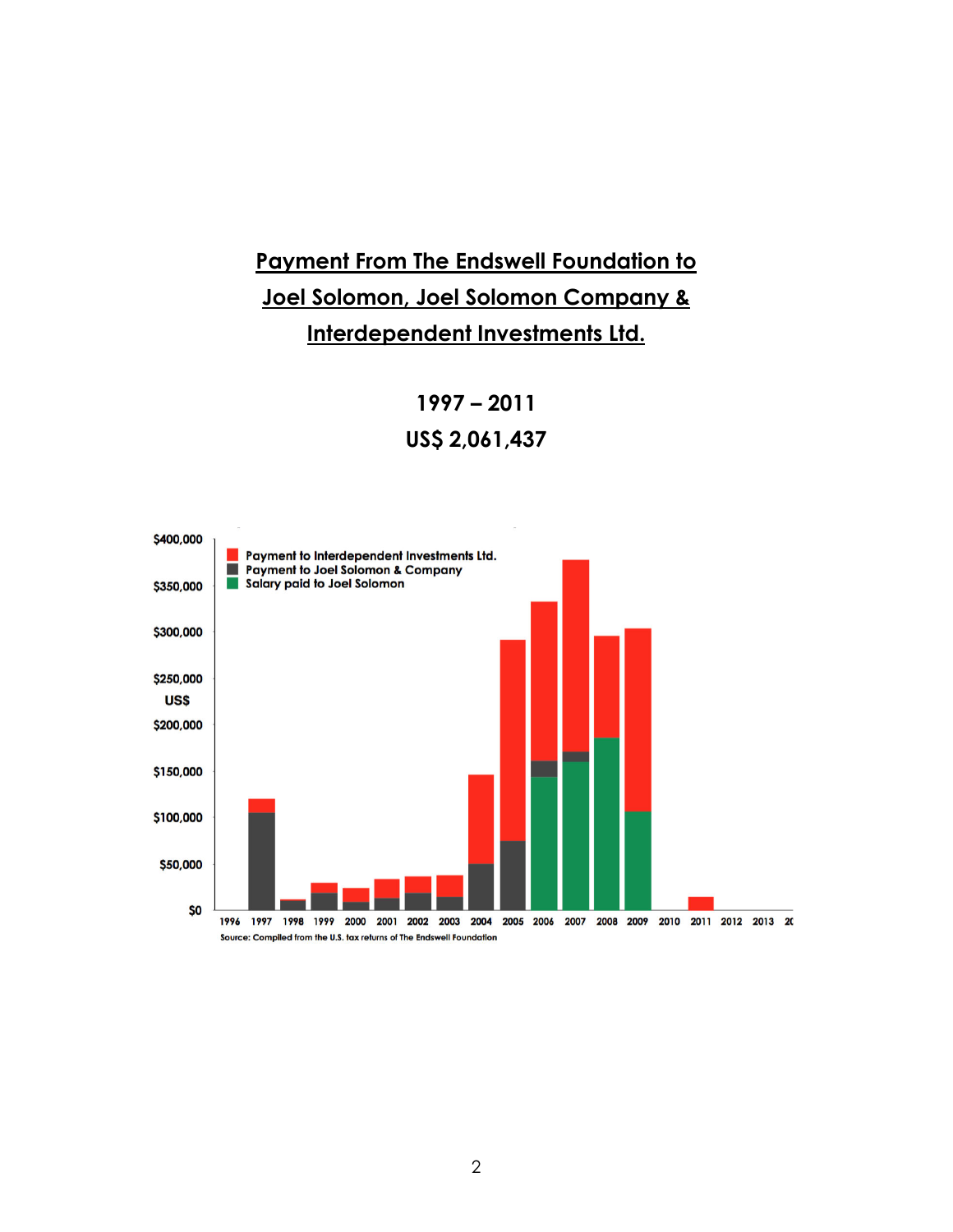**1997** 

| Joel Solomon Co.:               | \$105,958 |
|---------------------------------|-----------|
| Interdependent Investments Ltd: | \$15,137  |
| Total:                          | \$121,095 |

FORM 990PF, PART I - OTHER EXPENSES 프리프 유무료 프리프 프로프 프리프 프로그램 프로그램을 프로그램을 프로그램을 프로그램

| $\mathcal{C}$<br>DESCRIPTION | $\sim$ | <b>REVENUE</b><br>AND<br><b>EXPENSES</b><br>PER BOOKS |
|------------------------------|--------|-------------------------------------------------------|
| <b>SECRETARIAL</b><br>$\sim$ |        | 15,315.                                               |
| OFFICE EXPENSES              |        | 54,503.                                               |
| MAINTENANCE OF PROPERTY      |        | 223,975,                                              |
|                              | TOTALS | 293,793.                                              |

**WARRENCHEE** 

 $\sim$ 

#### FORM 990PF, PART I - OTHER PROFESSIONAL FEES massarika sense se

| DESCRIPTION                                                                                                                                                                                                                                                   | <b>REVENUE</b><br>AND<br><b>EXPENSES</b><br>PER BOOKS                       |
|---------------------------------------------------------------------------------------------------------------------------------------------------------------------------------------------------------------------------------------------------------------|-----------------------------------------------------------------------------|
| CONSULTING - TIDES FOUNDATION<br>CONSULTING - JOEL SOLOMON COMPANY<br>CONSULTING - INTERDEPENDENT INVESTMENTS<br>CONSULTING - PROGRESSIVE STRATEGIES<br>CONSULTING - MISCELLANEOUS<br>INVESTMENT MANAGEMENT - GENUS<br>INVESTMENT MANAGEMENT - MONTREAL TRUST | 45,635.<br>105,958.<br>15, 137.<br>20,492.<br>26,371.<br>38,512.<br>11,542. |
| TOTALS                                                                                                                                                                                                                                                        | 263,647.<br>-----------                                                     |

1225 - 2005 - 2007 - 2008 - 2008 - 2008 - 200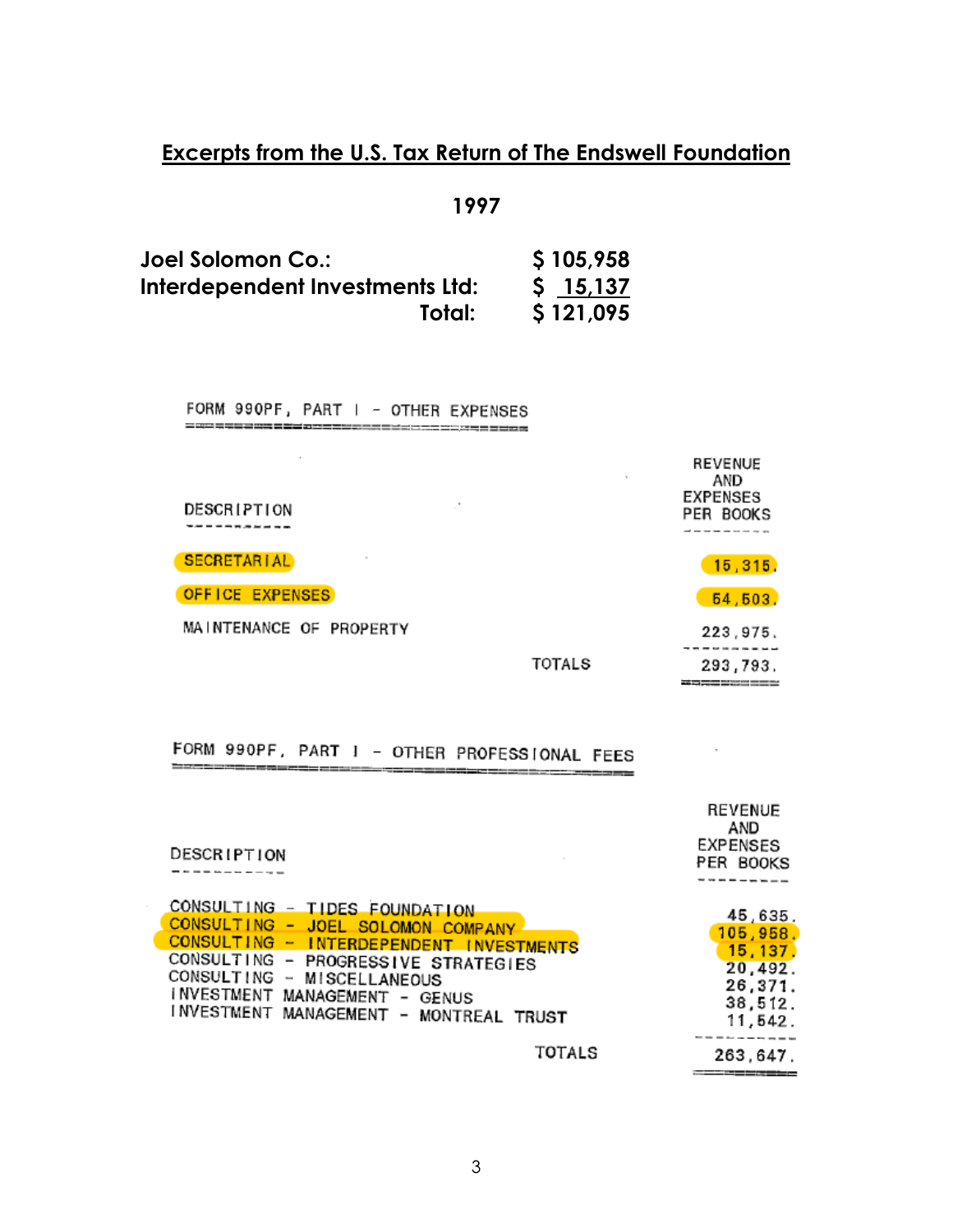**1998** 

| Joel Solomon Co.:                | \$10,243    |  |
|----------------------------------|-------------|--|
| Interdependent Investments Ltd.: | $5 \t1.743$ |  |
| Total:                           | S 11,986    |  |

| FORM 990PF, PART I - OTHER EXPENSES<br>- 이들로드 주 주제 한 달로드 역 공을 통해 중도 다음을 드립니다. |        |                                                |
|-------------------------------------------------------------------------------|--------|------------------------------------------------|
| <b>DESCRIPTION</b>                                                            |        | REVENUE<br>AND<br><b>EXPENSES</b><br>PER BOOKS |
| MAINTENANCE OF PROTECTED PROP.                                                |        | 50,701.                                        |
| <b>SECRETARIAL</b>                                                            |        | 1.049.                                         |
| <b>OFFICE</b>                                                                 |        | 4,813.                                         |
|                                                                               | TOTALS | 56,563.<br>易要要自己的要求要求重要                        |

| Five highest-paid independent contractors for professional services - (see page 19 of the instructions). If none, enter<br>"NONE." |                     |                  |
|------------------------------------------------------------------------------------------------------------------------------------|---------------------|------------------|
| (a) Name and address of each person paid more than \$50,000                                                                        | (b) Type of service | (c) Compensation |
| <b>NTERDEPENDENT</b>                                                                                                               |                     |                  |
|                                                                                                                                    | <b>CONSULTING</b>   | 1.743.           |
| <b>ERNST &amp; YOUNG</b>                                                                                                           |                     |                  |
| OTTAWA, ONTARIO                                                                                                                    | <b>ACCOUNTING</b>   | 1,800.           |
| <b>COMPANY</b><br><b>SOLOMON</b>                                                                                                   |                     |                  |
|                                                                                                                                    | <b>CONSULTING</b>   | 10, 243.         |
|                                                                                                                                    |                     |                  |
|                                                                                                                                    |                     |                  |
|                                                                                                                                    |                     |                  |
|                                                                                                                                    |                     |                  |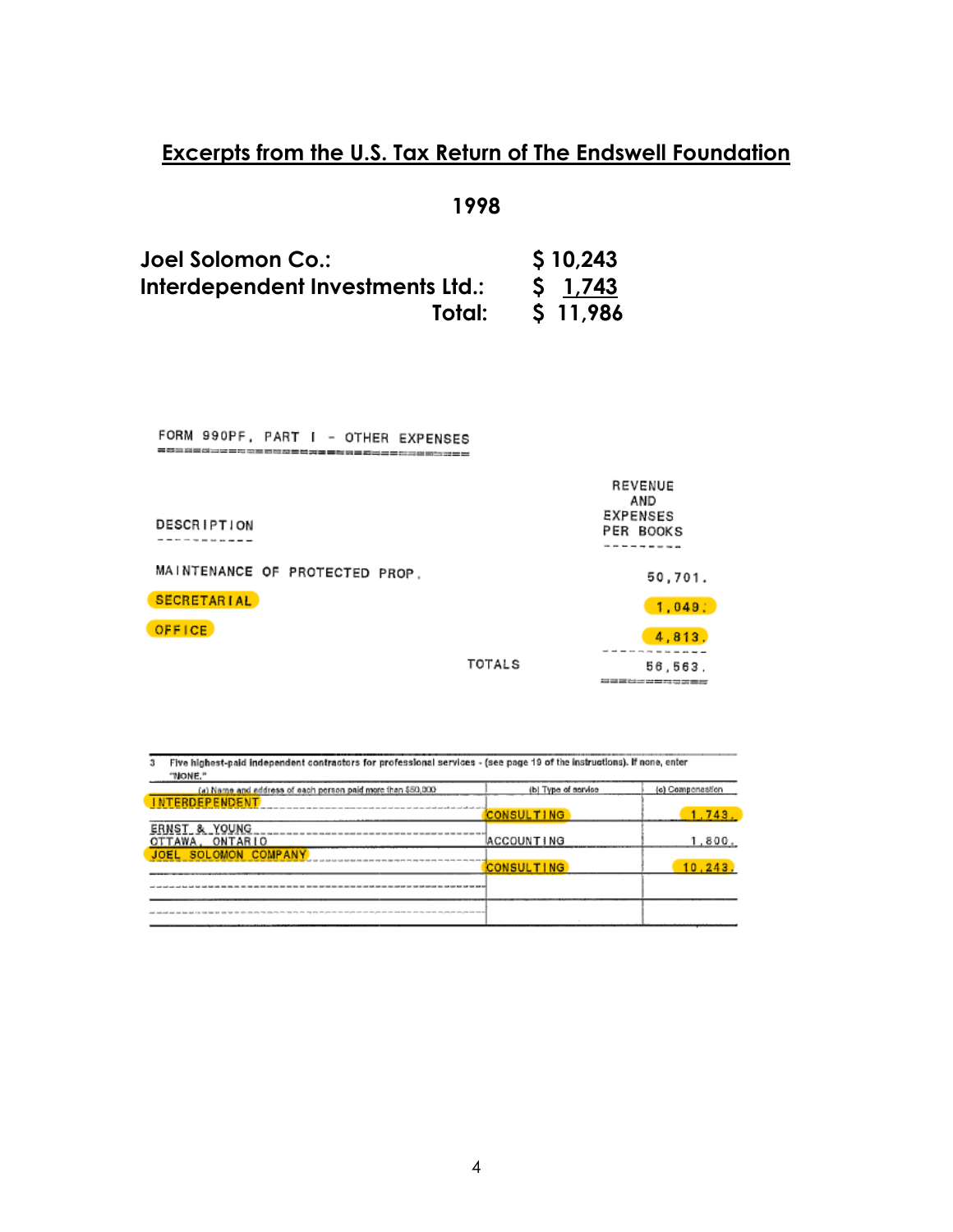|--|--|--|

| Joel Solomon Co.:                | \$18,960 |
|----------------------------------|----------|
| Interdependent Investments Ltd.: | \$11,285 |
| Total:                           | \$30,245 |

ENDSWELL FOUNDATION

FORM 990PF, PART I - OTHER EXPENSES -------------------------------------

|                                | REVENUE<br>AND<br><b>EXPENSES</b> |
|--------------------------------|-----------------------------------|
| DESCRIPTION<br>$\bullet$       | PER BOOKS                         |
|                                |                                   |
| MAINTENANCE OF PROTECTED PROP. | 186,100.                          |
| SECRETARIAL                    | 25,593.                           |
| <b>OFFICE</b>                  | 115, 393.                         |
| GRANTEE SUPPORT AND EDUCATION  | 176,069.<br>---------             |
| TOTALS                         | 503,155.                          |
|                                | ============                      |

 $\sim$ 

| DESCRIPTION                                                                                                                                                                                                                                                             | REVENUE<br>AND<br>EXPENSES<br>PER BOOKS                                             |
|-------------------------------------------------------------------------------------------------------------------------------------------------------------------------------------------------------------------------------------------------------------------------|-------------------------------------------------------------------------------------|
| CONSULTING - TAYLOR JORDAN CHAFET<br>CONSULTING - JOEL SOLOMON CO.<br>CONSULTING - INTERDEPENDENT INVESTMENTS<br>CONSULTING - PROGRESSIVE STRATEGIES<br>CONSULTING - MISCELLANEOUS<br>INVESTMENT MANAGEMENT - GENUS<br>INVESTMENT MANAGEMENT - MONTREAL TRUST<br>TOTALS | 6,773.<br>18,960.<br>11, 285.<br>5,489.<br>7,053.<br>44,217.<br>14,886.<br>108,663. |
|                                                                                                                                                                                                                                                                         |                                                                                     |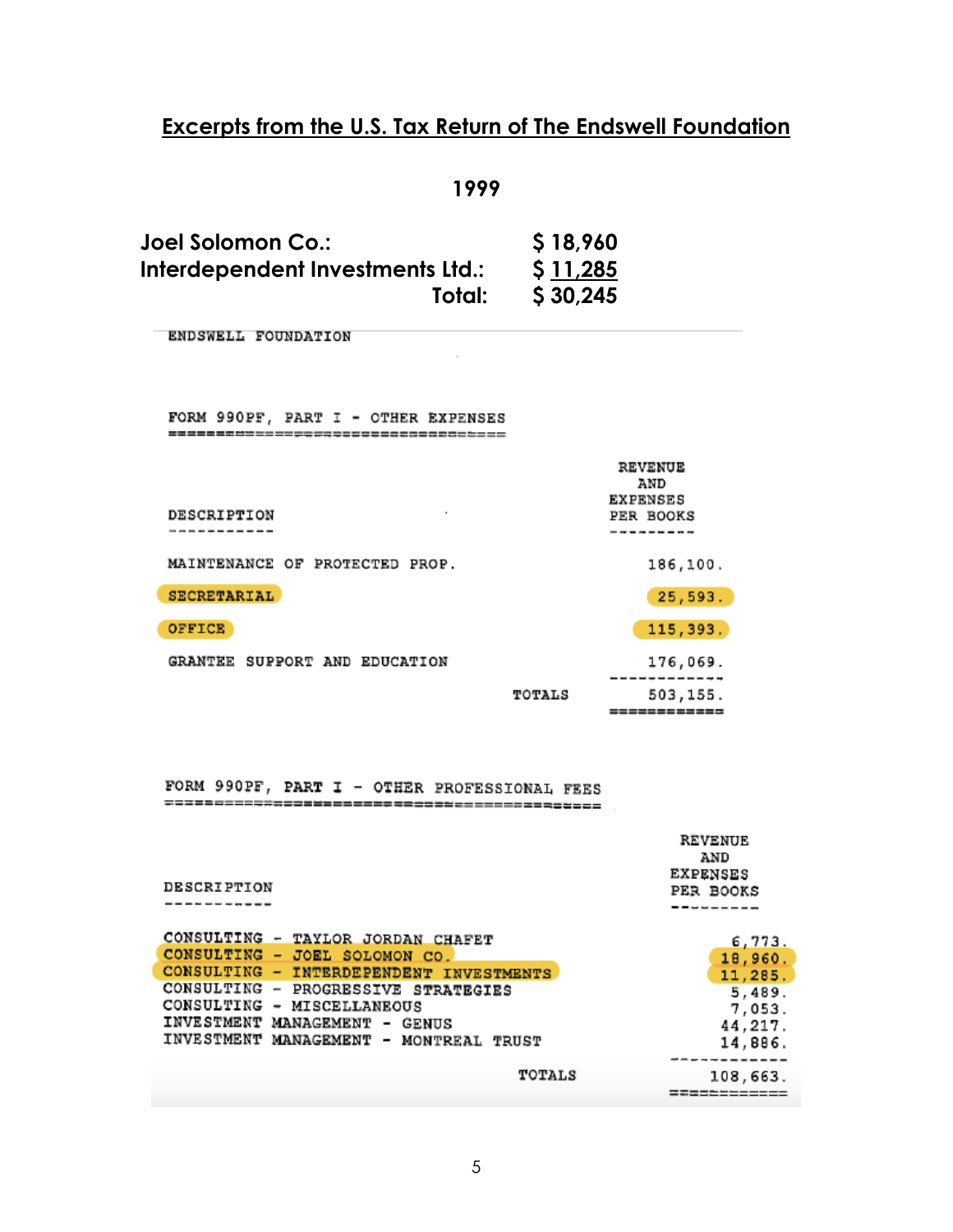#### **2000**

| Joel Solomon Co.:                          | \$8,894              |                              |
|--------------------------------------------|----------------------|------------------------------|
| Interdependent Investments Ltd.:<br>Total: | \$15,548<br>\$24,442 |                              |
| ENDSWELL FOUNDATION                        |                      |                              |
|                                            |                      |                              |
| FORM 990PF, PART I - OTHER EXPENSES<br>    |                      |                              |
|                                            |                      | <b>REVENUE</b><br>AND        |
| DESCRIPTION<br>.                           |                      | <b>EXPENSES</b><br>PER BOOKS |
| MAINTENANCE OF PROTECTED PROP.             |                      | 131,433.                     |
| <b>SECRETARIAL</b>                         |                      | 44,996.                      |
| OFFICE                                     |                      | 124,389.                     |
| GRANTEE SUPPORT AND EDUCATION              |                      | 198,359.                     |
|                                            | TOTALS               | 499,177.<br>____________     |
|                                            |                      |                              |

ENDSWELL FOUNDATION

98-0131284

|              |                                              | <b>REVENUE</b>  |
|--------------|----------------------------------------------|-----------------|
|              |                                              | AND             |
|              |                                              | <b>EXPENSES</b> |
| DESCRIPTION  |                                              | PER BOOKS       |
|              |                                              |                 |
|              |                                              |                 |
| CONSULTING   | TAYLOR JORDAN CHAFET<br>$\sim$               | 577.            |
| CONSULTING   | JOEL SOLOMON CO.<br>۰.                       | 8,894.          |
| CONSULTING - | INTERDEPENDENT INVESTMENTS                   | 15,548.         |
| CONSULTING   | PROGRESSIVE STRATEGIES<br>$\sim$             | 3.958.          |
| CONSULTING   | MISCELLANEOUS<br>$\overline{\phantom{a}}$    | 4,894.          |
|              | INVESTMENT MANAGEMENT - GENUS                | 42,018.         |
|              | INVESTMENT MANAGEMENT - MONTREAL TRUST       | 13,303.         |
| CONSULTING   | TIDES FOUNDATION<br>$\overline{\phantom{a}}$ | 2,396.          |
|              |                                              |                 |
|              | <b>TOTALS</b>                                | 91,588.         |
|              |                                              | ------------    |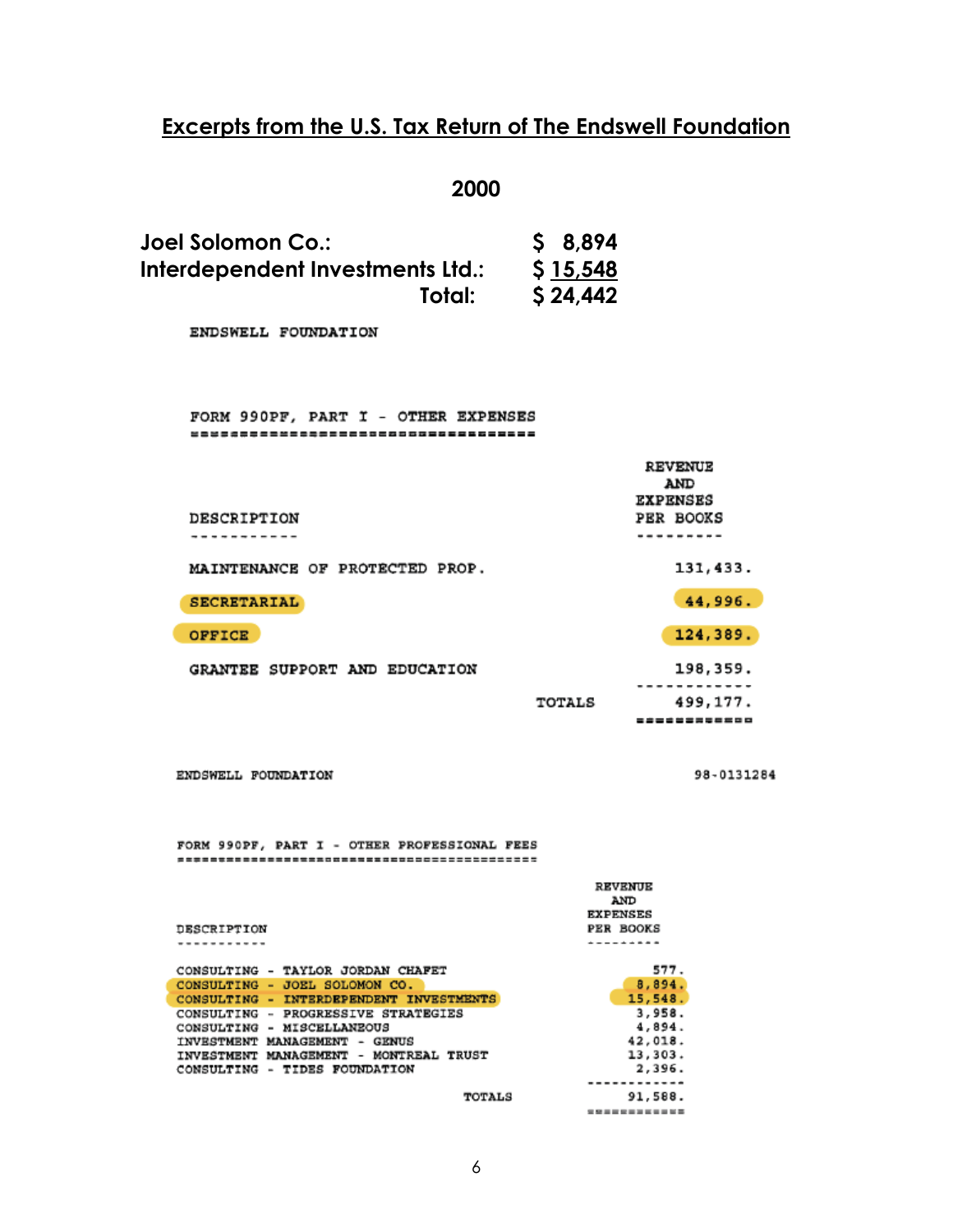### **2001**

| Joel Solomon Co:                | \$13,127 |
|---------------------------------|----------|
| Interdependent Investments Ltd. | \$21,088 |
| Total:                          | \$34,215 |

ENDSWELL FOUNDATION

| FORM 990PF, PART I - OTHER EXPENSES<br>------------------------------------ |                                                 |
|-----------------------------------------------------------------------------|-------------------------------------------------|
|                                                                             | <b>REVENUE</b><br><b>AND</b><br><b>EXPENSES</b> |
| <b>DESCRIPTION</b>                                                          | PER BOOKS                                       |
|                                                                             |                                                 |
| MAINTENANCE OF PROTECTED PROP.                                              | 56,130.                                         |
| <b>SECRETARIAL</b>                                                          | 56,574.                                         |
| <b>OFFICE</b>                                                               | 92,062.                                         |
| GRANTEE SUPPORT AND EDUCATION                                               | 162,091.                                        |
|                                                                             |                                                 |
| TOTALS                                                                      | 366,857.                                        |
|                                                                             | ------------                                    |

|                                         | <b>REVENUE</b><br><b>AND</b><br><b>EXPENSES</b> |
|-----------------------------------------|-------------------------------------------------|
| DESCRIPTION                             | PER BOOKS                                       |
|                                         |                                                 |
| CONSULTING - JOEL SOLOMON CO.           | 13, 127.                                        |
| CONSULTING - INTERDEPENDENT INVESTMENTS | 21,088.                                         |
| CONSULTING - PROGRESSIVE STRATEGIES     | 4,429.                                          |
| CONSULTING - SPECIAL PROJECTS           | 13,041.                                         |
| INVESTMENT MANAGEMENT -<br><b>GENUS</b> | 31,365.                                         |
| INVESTMENT MANAGEMENT - SCOTIA TRUST    | 10,095.                                         |
| INVESTMENT MANAGEMENT - REAL ASSETS     | 9,224.                                          |
|                                         |                                                 |
| <b>TOTALS</b>                           | 102,369.                                        |
|                                         | ============                                    |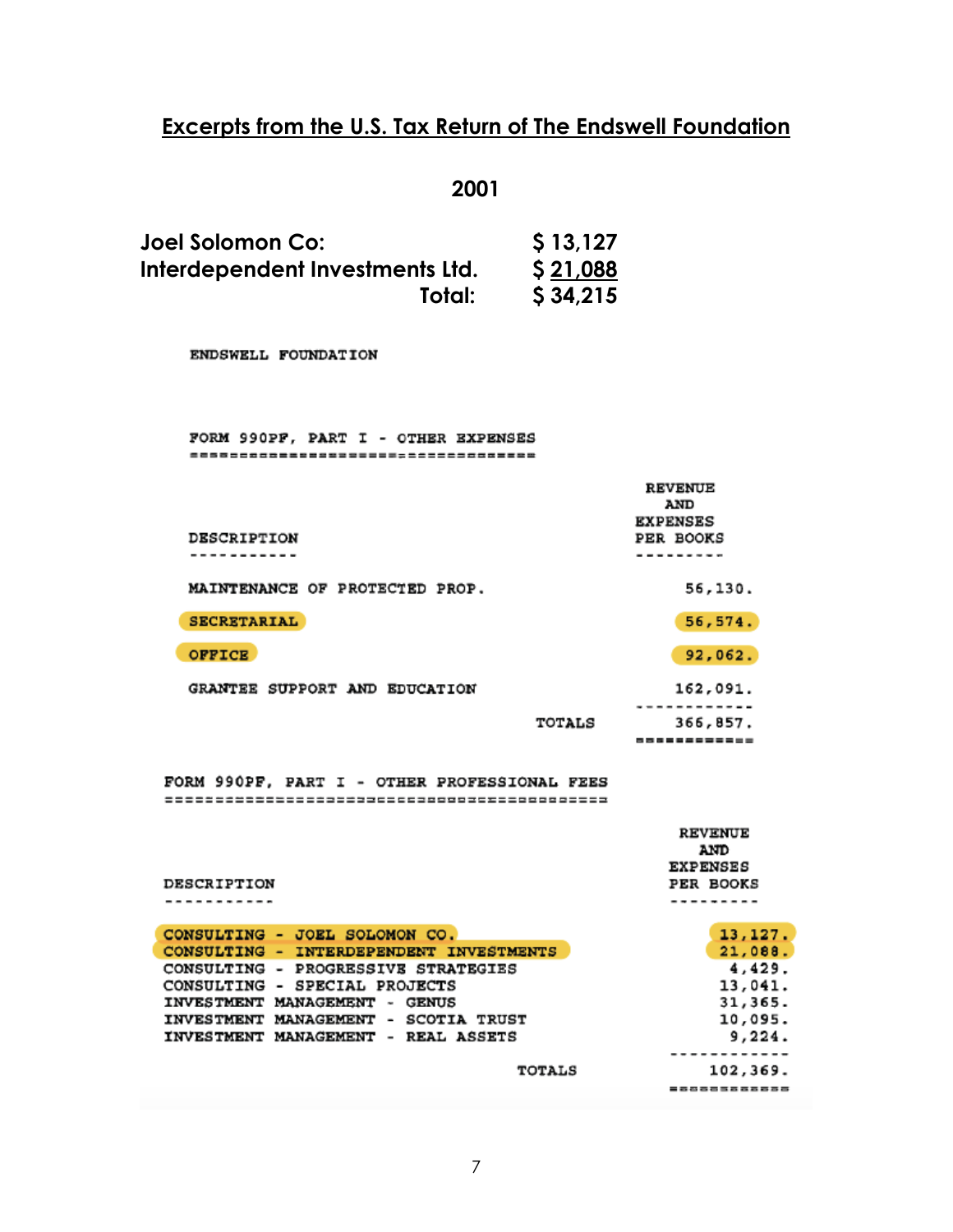**2002** 

| Joel Solomon Co.:               | \$19,011 |
|---------------------------------|----------|
| Interdependent Investments Ltd. | \$18,037 |
| Total:                          | \$37,048 |

ENDSWELL FOUNDATION

DESCRIPTION -------**---**-

| FORM 990PF, PART I - OTHER EXPENSES     |                                                       |
|-----------------------------------------|-------------------------------------------------------|
| DESCRIPTION                             | <b>REVENUE</b><br>AND<br><b>EXPENSES</b><br>PER BOOKS |
| MAINTENANCE OF PROTECTED PROP.          | 11, 139.                                              |
| <b>SECRETARIAL</b>                      | 77,909.                                               |
| OFFICE<br>GRANTEE SUPPORT AND EDUCATION | 100,168.<br>133, 345.                                 |
| <b>TOTALS</b>                           | 322,561.<br>=============                             |

FORM 990PF, PART I - OTHER PROFESSIONAL FEES 

| <b>REVENUE</b>   |  |  |  |  |
|------------------|--|--|--|--|
| AND              |  |  |  |  |
| <b>EXPENSES</b>  |  |  |  |  |
| <b>PER BOOKS</b> |  |  |  |  |
|                  |  |  |  |  |

=============

|  | CONSULTING - JOEL SOLOMON CO.  | 19,011.  |
|--|--------------------------------|----------|
|  | CONSULTING - INTERDEPENDENT IN | 18,037.  |
|  | CONSULTING - PROGRESSIVE STRAT | 2,239.   |
|  | CONSULTING - SPECIAL PROJECTS  | 26,650.  |
|  | INVESTMENT MANAGEMENT - GENUS  | 30,269.  |
|  | INVESTMENT MANAGEMENT - SCOTIA | 2,563.   |
|  | INVESTMENT MANAGEMENT - REAL A | 18,216.  |
|  |                                |          |
|  | <b>TOTALS</b>                  | 116,985. |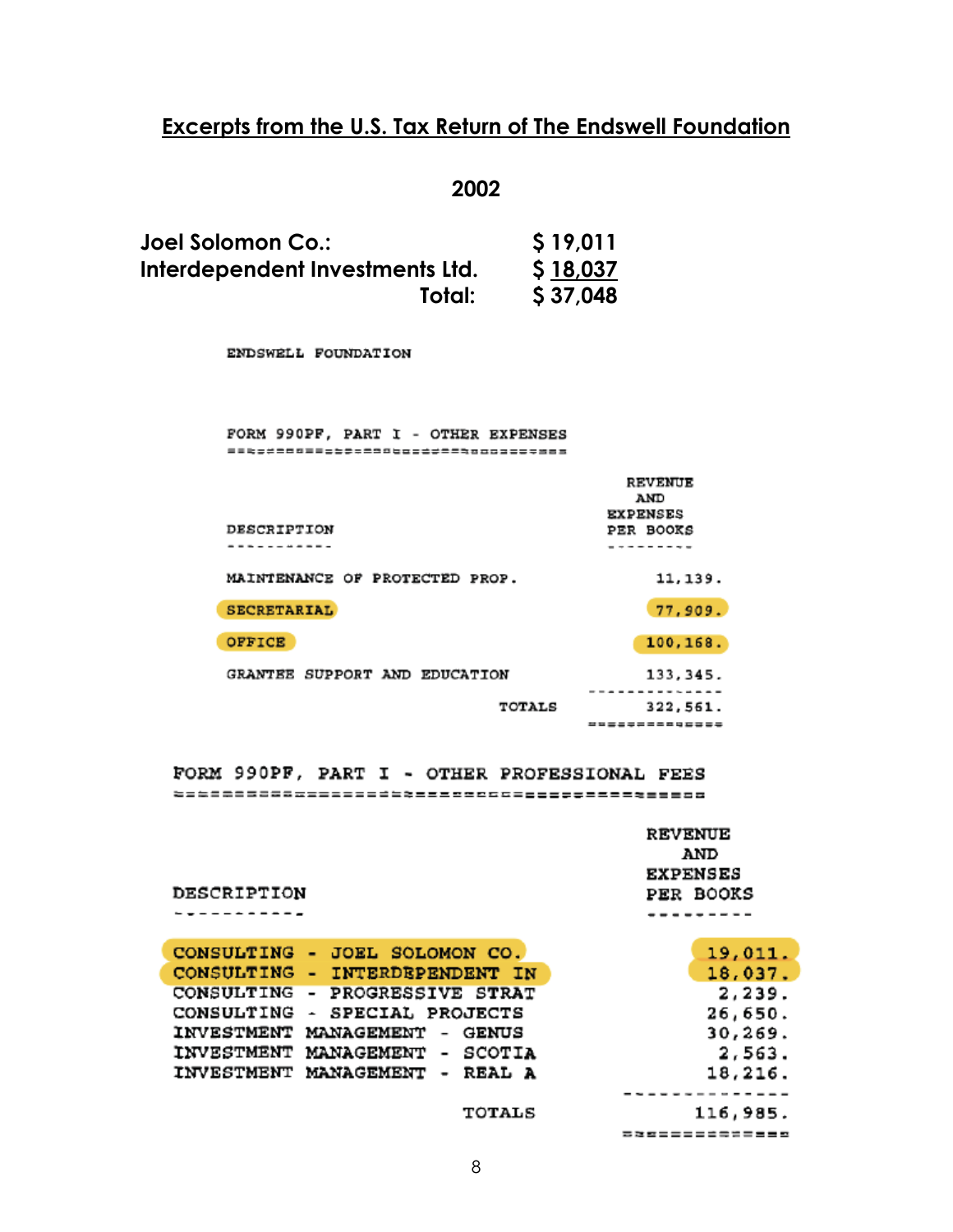| 2003                                |               |                              |
|-------------------------------------|---------------|------------------------------|
| Joel Solomon Co.:                   | \$15,029      |                              |
| Interdependent Investments Ltd.     | \$22,812      |                              |
| Total:                              | \$37,841      |                              |
| FORM 990PF, PART I - OTHER EXPENSES |               |                              |
| ----------------------              |               |                              |
|                                     |               | <b>REVENUE</b>               |
|                                     |               | AND                          |
| <b>DESCRIPTION</b>                  |               | <b>EXPENSES</b><br>PER BOOKS |
|                                     |               |                              |
| OFFICE                              |               | 132,857.                     |
| <b>SECRETARIAL</b>                  |               | 129,179.                     |
| <b>STAFF COSTS</b>                  |               | 20,899.                      |
| GRANTEE SUPPORT AND EDUCATION       |               | 240,692.                     |
|                                     | <b>TOTALS</b> | 523,627.                     |
|                                     |               | ==============               |

|                                                                                     | <b>REVENUE</b><br><b>AND</b> |  |
|-------------------------------------------------------------------------------------|------------------------------|--|
|                                                                                     | <b>EXPENSES</b>              |  |
| <b>DESCRIPTION</b>                                                                  | PER BOOKS                    |  |
|                                                                                     |                              |  |
|                                                                                     |                              |  |
| JOEL SOLOMON CO.<br>CONSULTING<br>$\overline{\phantom{0}}$                          | 15,029.                      |  |
| PROGRESSIVE STRAT<br><b>CONSULTING</b>                                              | 2,398.                       |  |
| INTERDEPENDENT IN<br><b>CONSULTING</b><br>۰                                         | 22,812.                      |  |
| - TIDES/PIKE<br><b>CONSULTING</b>                                                   | 2,249.                       |  |
| <b>GENUS</b><br><b>MANAGEMENT</b><br>٠<br><b>INVESTMENT</b>                         | 33,081.                      |  |
| <b>REAL A</b><br><b>MANAGEMENT</b><br>$\overline{\phantom{a}}$<br><b>INVESTMENT</b> | 15,390.                      |  |
| UNDERDOG PROGRAM<br>FEES<br>PROF                                                    | 77,414.                      |  |
| WEYCO<br><b>FEES</b><br>PROF                                                        | 2,994.                       |  |
| ORGANIZATIONAL DEV<br>FEES<br>PROF                                                  | 9,029.                       |  |
|                                                                                     |                              |  |
| <b>TOTALS</b>                                                                       | 180,396.                     |  |
|                                                                                     | --------------               |  |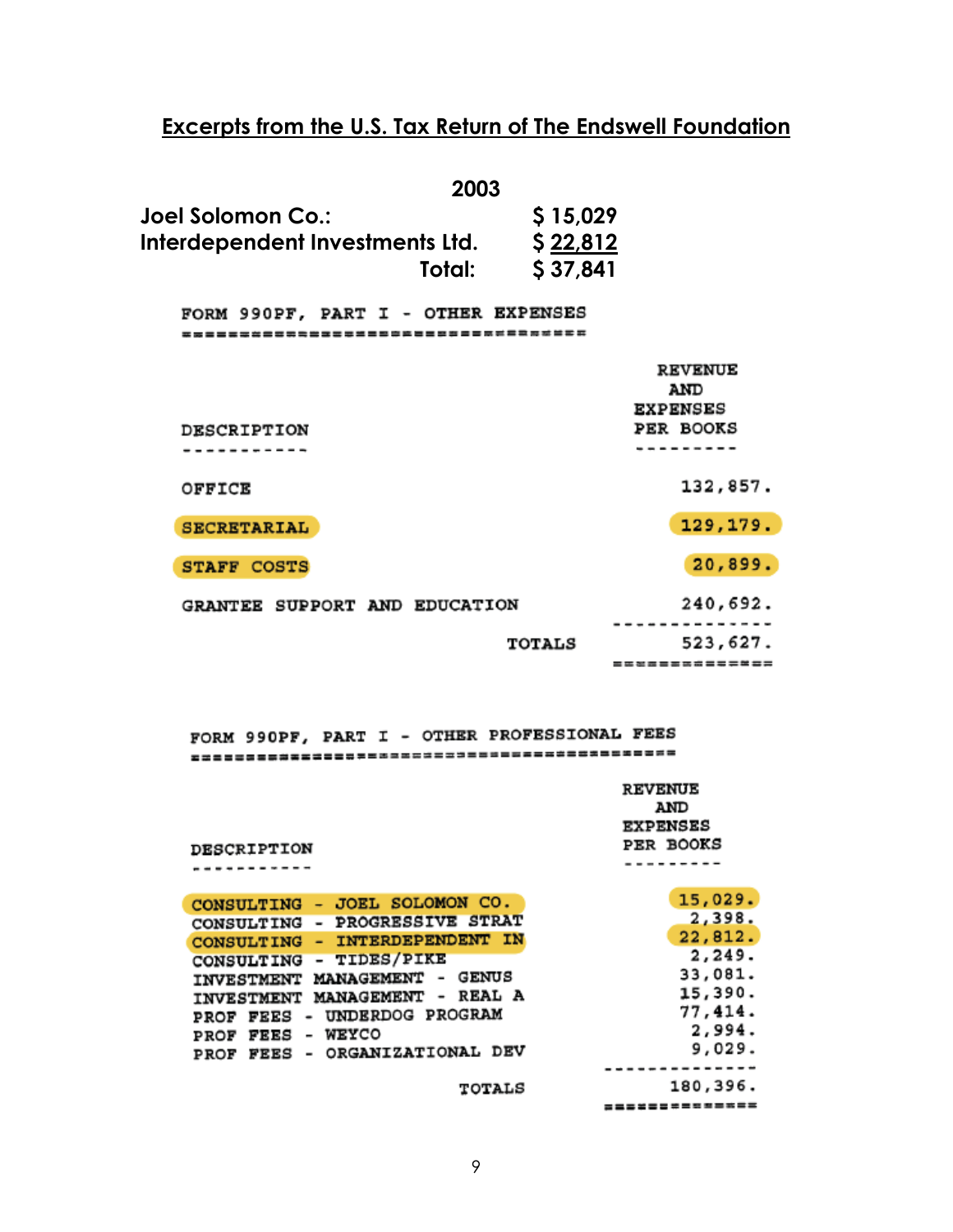**2004** 

**Joel Solomon Co. "JSCO": \$ 50,203 Interdependent Investments Ltd "IIL Ltd." \$ 96,164 Total: \$ 146,367** 

| FORM 990PF, PART I - OTHER EXPENSES     | 2004          |                                                          |
|-----------------------------------------|---------------|----------------------------------------------------------|
|                                         |               | <b>REVENUE</b>                                           |
|                                         |               | <b>AND</b>                                               |
|                                         |               | <b>EXPENSES</b>                                          |
| <b>DESCRIPTION</b>                      |               | PER BOOKS                                                |
|                                         |               |                                                          |
| <b>OFFICE</b>                           |               | 321,569.                                                 |
| <b>SECRETARIAL</b>                      |               |                                                          |
| <b>STAFF COSTS</b>                      |               | 173,491.                                                 |
| SUPPORT AND EDUCATION<br><b>GRANTEE</b> |               | 164,218.                                                 |
|                                         | <b>TOTALS</b> | 659,278.                                                 |
|                                         |               | we we had not you we were sixthat the statement with the |

5 Five highest-paid independent contractors for professional services - (see page 21 of the instructions). If none, enter "NONE."

|                 | (a) Name and address of each person paid more than \$50,000 | (b) Type of service | (c) Compensation |
|-----------------|-------------------------------------------------------------|---------------------|------------------|
| PAUL RICHARDSON |                                                             |                     |                  |
|                 |                                                             | CONSULTING          | 55,656.          |
| IIL LTD.        |                                                             |                     |                  |
|                 |                                                             | <b>CONSULTING</b>   | 96,164.          |
| <b>JSCO</b>     |                                                             |                     |                  |
|                 |                                                             | <b>CONSULTING</b>   | 50,203.          |
|                 |                                                             |                     |                  |
|                 |                                                             |                     |                  |
|                 |                                                             |                     |                  |
|                 |                                                             |                     |                  |
|                 |                                                             |                     | NONE             |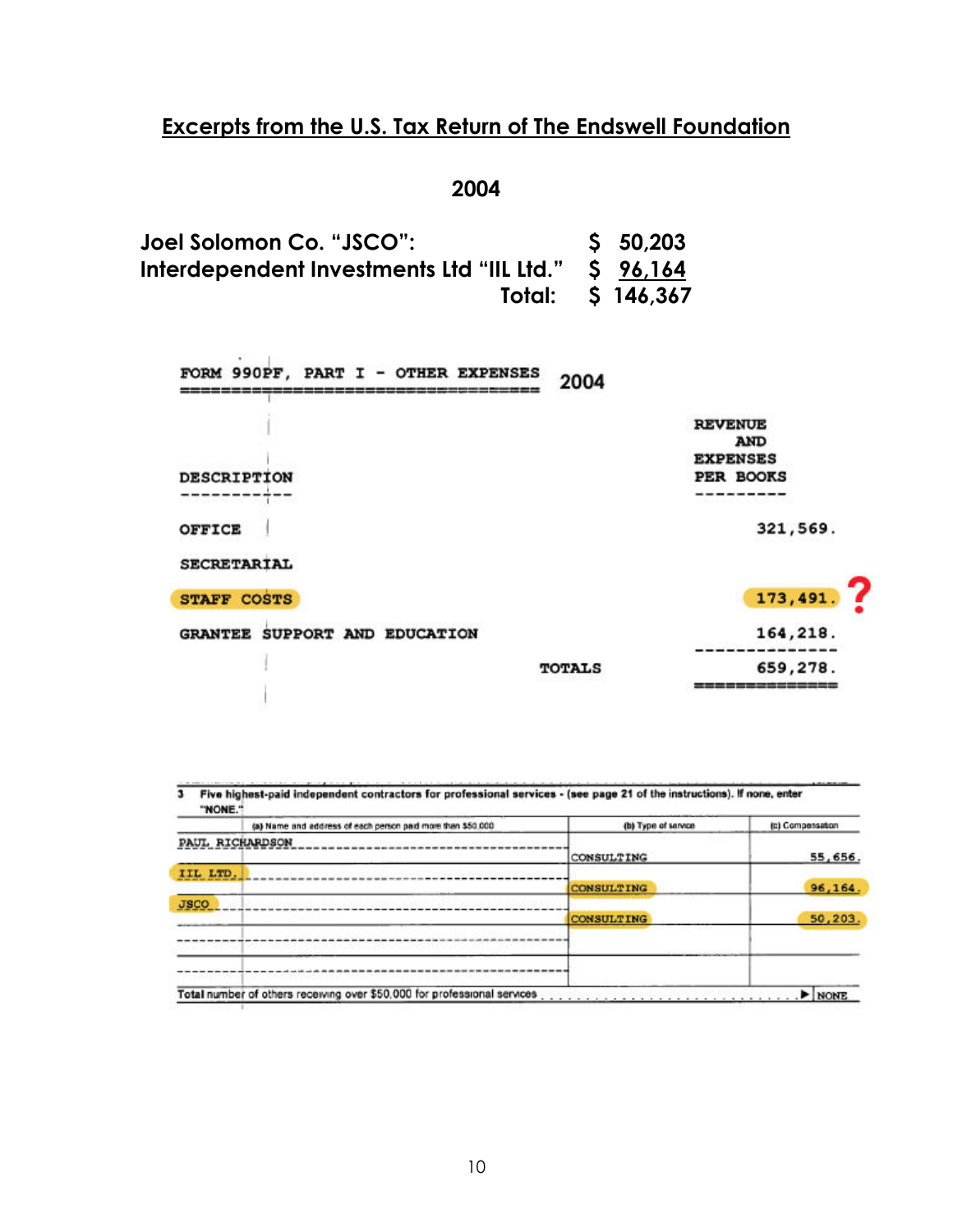| 2005                                                  |                   |
|-------------------------------------------------------|-------------------|
| Joel Solomon Co. "JSCO":                              | S 74,802          |
| Interdependent Investments Ltd. "IIL.Ltd." \$ 217,410 |                   |
|                                                       | Total: \$ 292,212 |

| FORM 990PF, PART I - OTHER EXPENSES |        |                       |
|-------------------------------------|--------|-----------------------|
|                                     |        |                       |
|                                     |        | <b>REVENUE</b><br>AND |
|                                     |        | <b>EXPENSES</b>       |
| DESCRIPTION                         |        | PER BOOKS             |
|                                     |        | --------              |
| OFFICE                              |        | 203,240.              |
| SECRETARIAL                         |        |                       |
| <b>STAFF COSTS</b>                  |        | 295, 371.             |
| GRANTEE SUPPORT AND EDUCATION       |        | 191,546.              |
|                                     | TOTALS | 690, 157.             |
|                                     |        |                       |

==============

| (a) Name and address of each person paid more than \$50,000 | (b) Type of service | (c) Compensation |
|-------------------------------------------------------------|---------------------|------------------|
| PAUL RICHARDSON                                             |                     |                  |
|                                                             | CONSULTING          | 85, 929.         |
| <b>HILLTD.</b>                                              |                     |                  |
|                                                             | <b>CONSULTING</b>   | 217,410,         |
| <b>JSCO</b>                                                 |                     |                  |
|                                                             | <b>CONSULTING</b>   | 74,802.          |
|                                                             |                     |                  |
|                                                             |                     |                  |
|                                                             |                     |                  |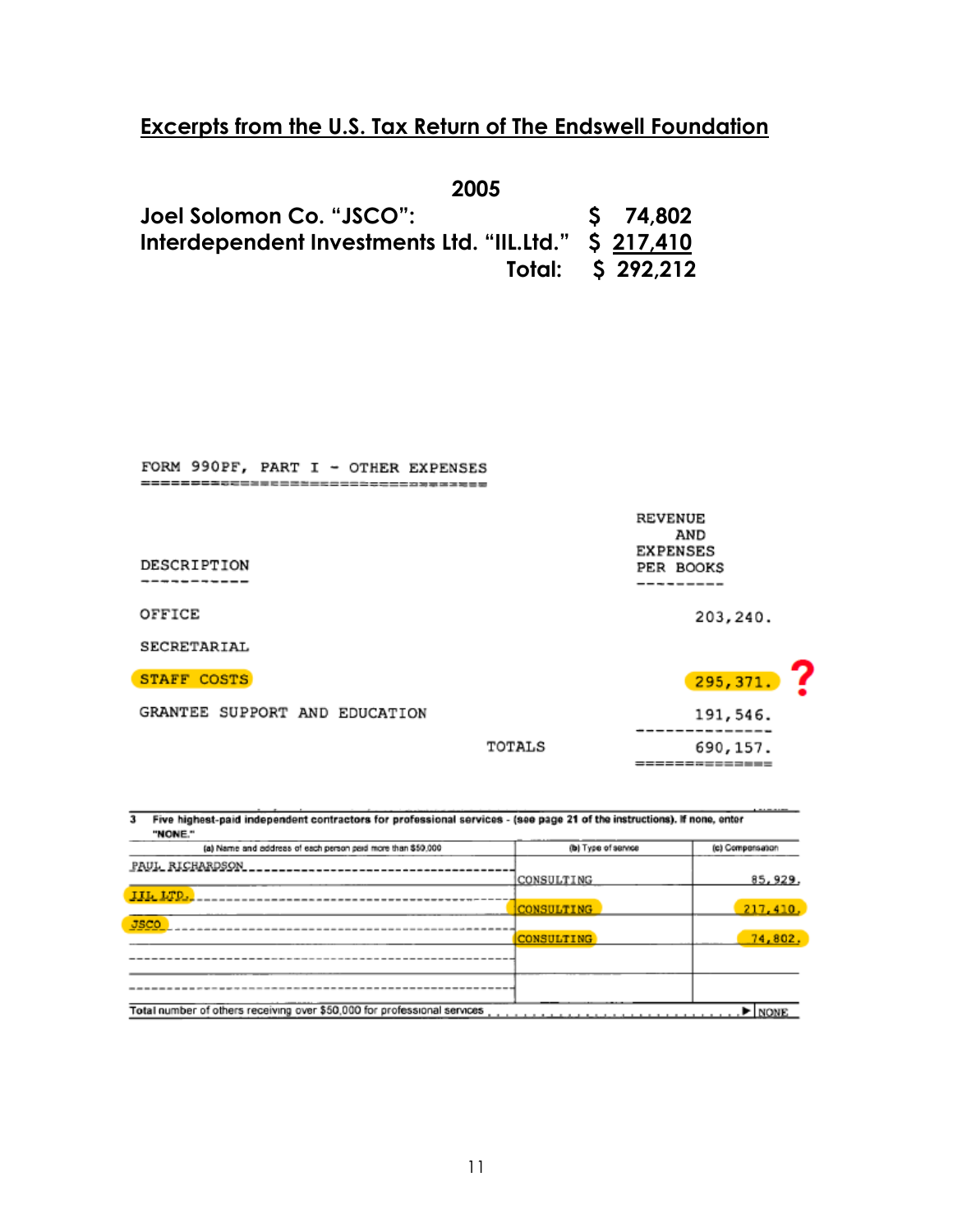| 2006                            |           |
|---------------------------------|-----------|
| Joel Solomon (salary):          | \$144,142 |
| Joel Solomon Co ("JSCO"):       | \$17,006  |
| Interdependent Investments Ltd. | \$172,126 |
| Total:                          | \$333,274 |

990PF, PART VIII - COMPENSATION OF THE FIVE HIGHEST PAID EMPLOYEES 

| NAME AND ADDRESS                                                                                   | TITLE AND TIME<br>DEVOTED TO POSITION | COMPENSATION                                                              |
|----------------------------------------------------------------------------------------------------|---------------------------------------|---------------------------------------------------------------------------|
| DEBRA MAITLAND                                                                                     | EXECUTIVE ASSISTANT                   | 51,298.                                                                   |
| JOEL SOLOMON<br>BOX 127 MANSON LANDING<br>VOP 1KO<br>CORTES ISLAND<br>BRITISH COLUMBIA<br>CANADA : | PRESIDENT                             | 144, 142.                                                                 |
| ALEXANDRA PEARSON                                                                                  | CONTROLLER                            | 59,365.                                                                   |
| PAUL RICHARDSON                                                                                    | VICE PRESIDENT                        | 148,995.                                                                  |
| ENDSWELL FOUNDATION                                                                                | TOTAL COMPENSATION                    | ---------<br>403,800.<br>==========                                       |
| FORM 990FF, PART 1 - OTHER PROFESSIONAL FEES                                                       |                                       |                                                                           |
| <b>DESCRIPTION</b><br>-----------                                                                  |                                       | <b>REVENUE</b><br><b>AND</b><br><b>EXPENSES</b><br>PER BOOKS<br>--------- |
| CONSULTING - JOEL SOLOMON CO.                                                                      |                                       | 17,006.                                                                   |
| CONSULTING - PROGRESSIVE STRAT<br>CONSULTING - INTERDEPENDENT IN                                   |                                       | $-4,980.$<br>172, 126.                                                    |
| <b>IMAGINATION APAIL OF MENT - GENUS</b>                                                           |                                       | 30,987.                                                                   |
| MENT - REAL A                                                                                      |                                       | 29,542.                                                                   |
| <b>ITZATIONAL DEV</b><br>ď                                                                         |                                       | 2,206.<br>134,920.                                                        |
| ïЬ.                                                                                                |                                       | 9,721.                                                                    |
|                                                                                                    | <b>TOTALS</b>                         | --------------<br>401,488.                                                |
|                                                                                                    |                                       | <b>=============</b>                                                      |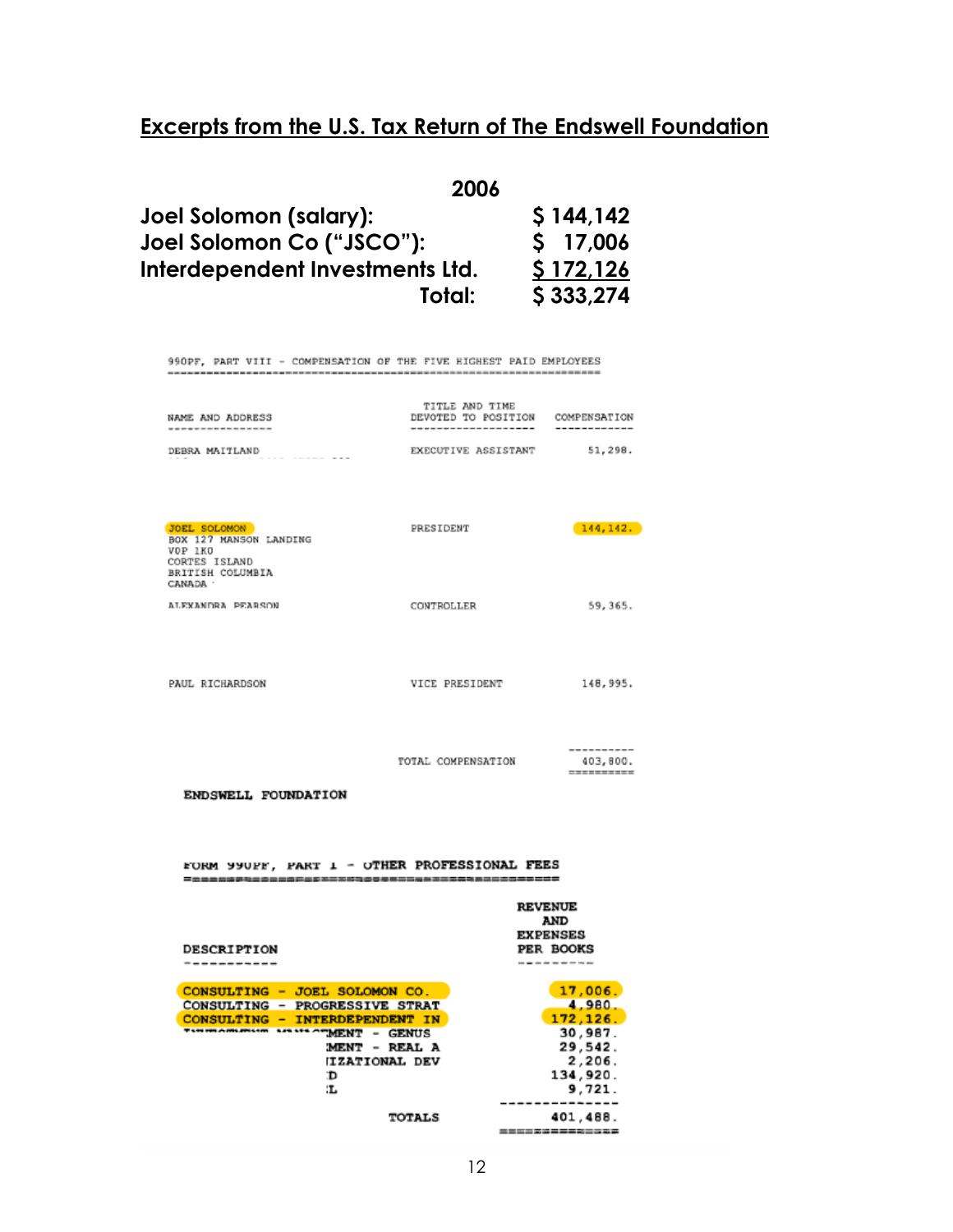#### **2007**

| Joel Solomon (salary):          | \$160,692 |
|---------------------------------|-----------|
| Joel Solomon Co:                | S 10.862  |
| Interdependent Investments Ltd. | \$206,972 |
| Total:                          | \$378,526 |

990PF, PART VIII - COMPENSATION OF THE FIVE HIGHEST PAID EMPLOYEES 

| NAME AND ADDRESS                              | <b>TITLE AND AVERAGE</b><br><b>HOURS PER WEEK</b><br>DEVOTED TO POSITION | <b>COMPENSATION</b> |
|-----------------------------------------------|--------------------------------------------------------------------------|---------------------|
| -------------                                 | ---------------                                                          | ----------          |
| <b>PAM CHALOUT</b>                            | しゅうしん きかいしゅん じゅうしき にゅうしょうけいしょ<br><b>VICE PRESIDENT</b>                   | 96,395.             |
| <b>JOEL SOLOMON</b><br>BOX 127 MANSON LANDING | <b>PRESIDENT</b>                                                         | 160,692.            |
| $VOP$ 1 $KO$<br><b>CORTES ISLAND</b>          |                                                                          |                     |

| <b>BRITISH COLUMBIA</b><br>CANADA |                       |          |  |
|-----------------------------------|-----------------------|----------|--|
| <b>MARTHA BURTON</b>              | SNR. VICE PRES        | 72,036.  |  |
| <b>PAUL RICHARDSON</b>            | <b>VICE PRESIDENT</b> | 148,865. |  |

| Form 990-PF (2007) |                                                                                                                               | 98-0131284          | Page 7           |
|--------------------|-------------------------------------------------------------------------------------------------------------------------------|---------------------|------------------|
| Part VIII          | Information About Officers, Directors, Trustees, Foundation Managers, Highly Paid Employees,<br>and Contractors (continued)   |                     |                  |
|                    | Five highest-paid independent contractors for professional services (see page 23 of the instructions). If none, enter "NONE." |                     |                  |
|                    | (a) Name and address of each person paid more than \$50,000.                                                                  | (b) Type of service | (c) Compensation |
|                    |                                                                                                                               |                     |                  |
| IIL LTD.           |                                                                                                                               | CONSULTING          | 206,972.         |
| <b>JSCO</b>        |                                                                                                                               |                     | 10,862.          |
|                    |                                                                                                                               |                     |                  |
|                    |                                                                                                                               |                     |                  |
|                    | Total number of others receiving over \$50,000 for professional services enteries and contact the service of the              |                     | <b>NONE</b>      |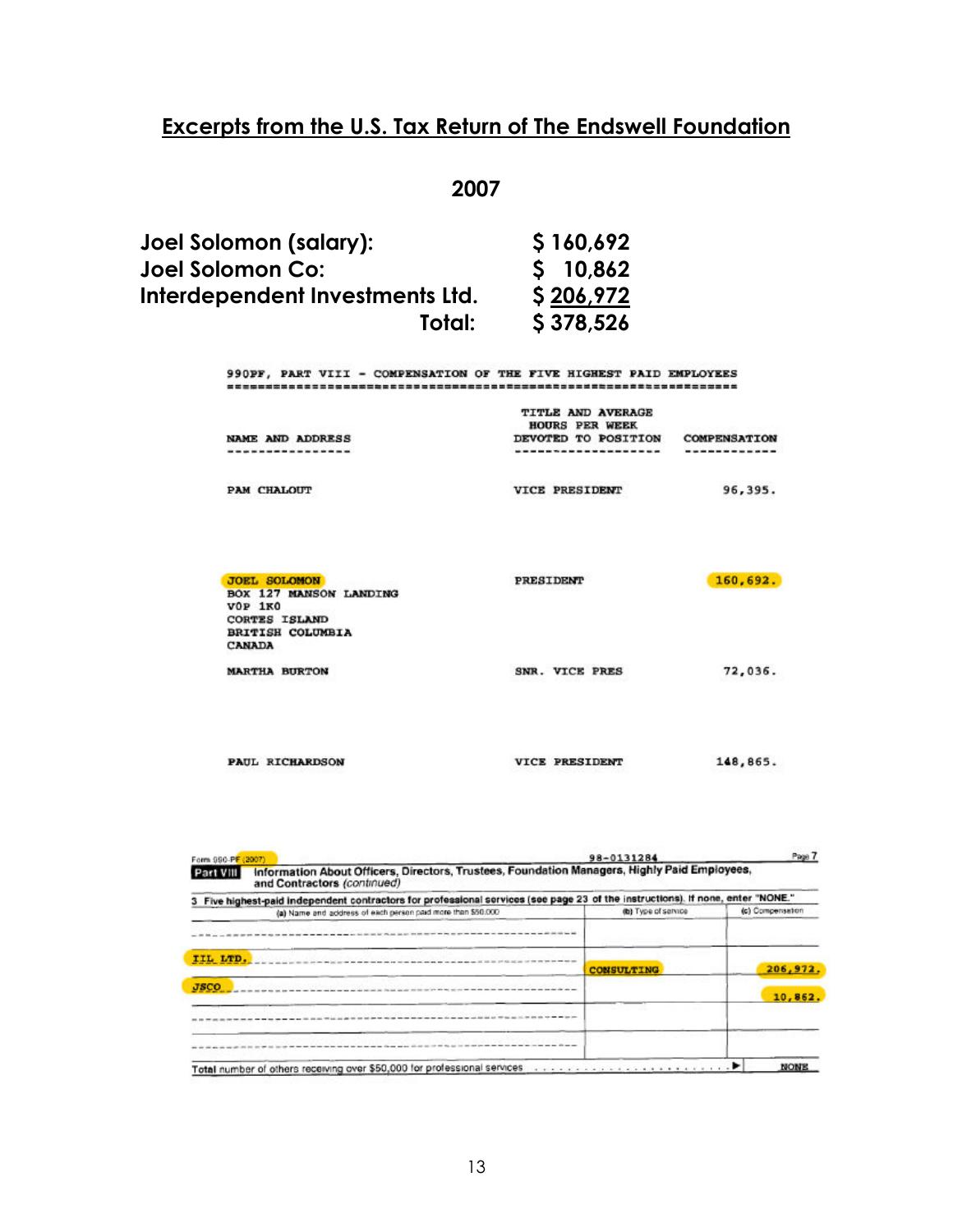| 2008                            |                  |
|---------------------------------|------------------|
| Joel Solomon (salary):          | \$186,189        |
| <b>Joel Solomon Company:</b>    |                  |
| Interdependent Investments Ltd. | \$109,477        |
|                                 | Total: \$295,666 |

| ENDSWELL FOUNDATION                                                                                                   |                                                                                                 | 98-0131284                   |
|-----------------------------------------------------------------------------------------------------------------------|-------------------------------------------------------------------------------------------------|------------------------------|
| 990PF, PART VIII - COMPENSATION OF THE FIVE HIGHEST PAID EMPLOYEES                                                    |                                                                                                 |                              |
| <b>NAME AND ADDRESS</b><br>----------------                                                                           | <b>TITLE AND AVERAGE</b><br><b>HOURS PER WEEK</b><br>DEVOTED TO POSITION<br>------------------- | COMPENSATION<br>------------ |
| PAM CHALOUT                                                                                                           | VICE PRESIDENT                                                                                  | 108,201.                     |
| <b>JOEL SOLOMON</b><br>BOX 127 MANSON LANDING<br><b>VOP 1KO</b><br><b>CORTES ISLAND</b><br>BRITISH COLUMBIA<br>CANADA | <b>PRESIDENT</b>                                                                                | 186,189.                     |
| MARTHA BURTON                                                                                                         | SNR. VICE PRES                                                                                  | 135, 325.                    |
|                                                                                                                       |                                                                                                 |                              |
| <b>PAUL RICHARDSON</b>                                                                                                | VICE PRESIDENT                                                                                  | 150,094.                     |

| Five highest-paid independent contractors for professional services (see page 23 of the instructions). If none, enter "NONE."<br>(c) Compensation |
|---------------------------------------------------------------------------------------------------------------------------------------------------|
|                                                                                                                                                   |
|                                                                                                                                                   |
|                                                                                                                                                   |
|                                                                                                                                                   |
| 109,477                                                                                                                                           |
|                                                                                                                                                   |
|                                                                                                                                                   |
|                                                                                                                                                   |
|                                                                                                                                                   |
|                                                                                                                                                   |
|                                                                                                                                                   |
|                                                                                                                                                   |
|                                                                                                                                                   |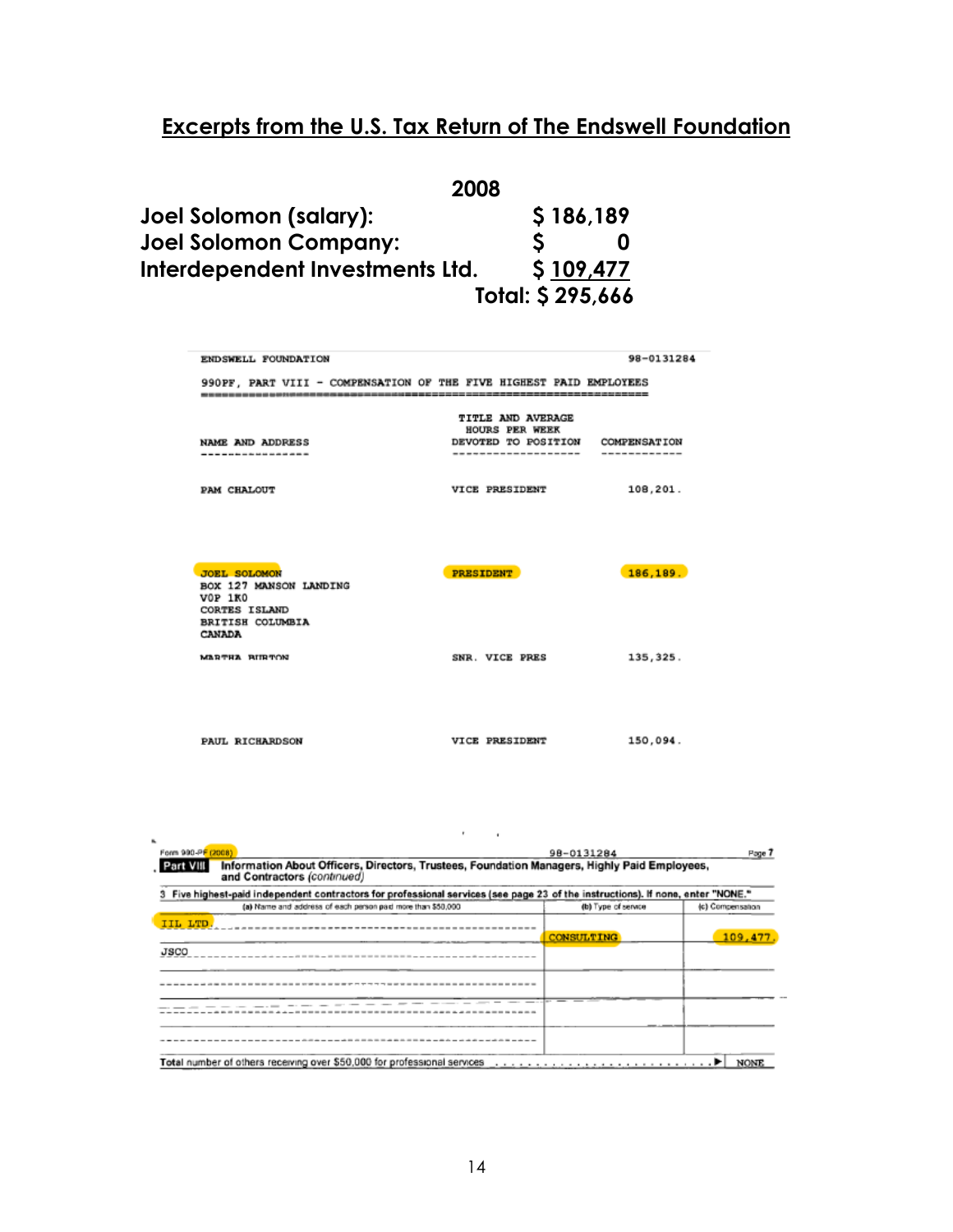| 2009                            |                  |
|---------------------------------|------------------|
| Joel Solomon (salary):          | \$107,008        |
| Joel Solomon Company:           |                  |
| Interdependent Investments Ltd. | \$196,684        |
|                                 | Total: \$303,692 |

| TITLE AND AVERAGE<br>HOURS PER WEEK | COMPENSATION        |
|-------------------------------------|---------------------|
| <b>PRESIDENT</b>                    | 107,008.            |
| VICE-PRESIDENT                      | 83,534.             |
| VICE-PRESIDENT                      | 86,888.             |
|                                     | DEVOTED TO POSITION |

| List the foundation's four largest direct chantable activities during the tax year. Include relevant statistical information such as the number<br>of organizations and other beneficianes served, conferences convened, research papers produced, etc. | Expenses |
|---------------------------------------------------------------------------------------------------------------------------------------------------------------------------------------------------------------------------------------------------------|----------|
| NONE                                                                                                                                                                                                                                                    |          |
| IIL LTD.                                                                                                                                                                                                                                                | 196,684. |
|                                                                                                                                                                                                                                                         |          |
|                                                                                                                                                                                                                                                         |          |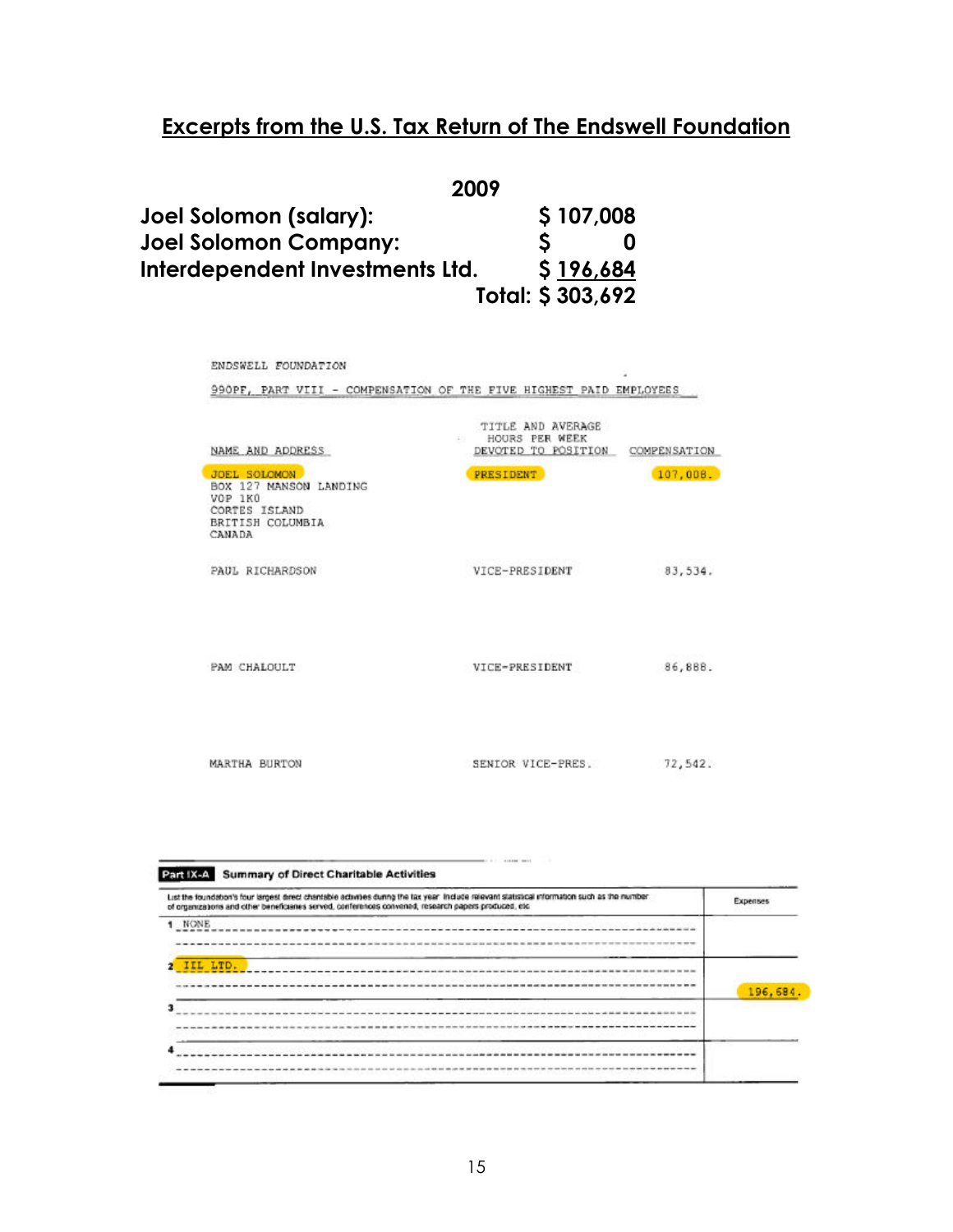**2010** 

U.S. tax return not available

The Canadian tax return for the Endswell Foundation for 2010 indicates that it had total expenditures of CAN \$12,710, including CAN\$ 5,377 for office supplies and expenses and CAN\$ 7,333 in "other expenditures."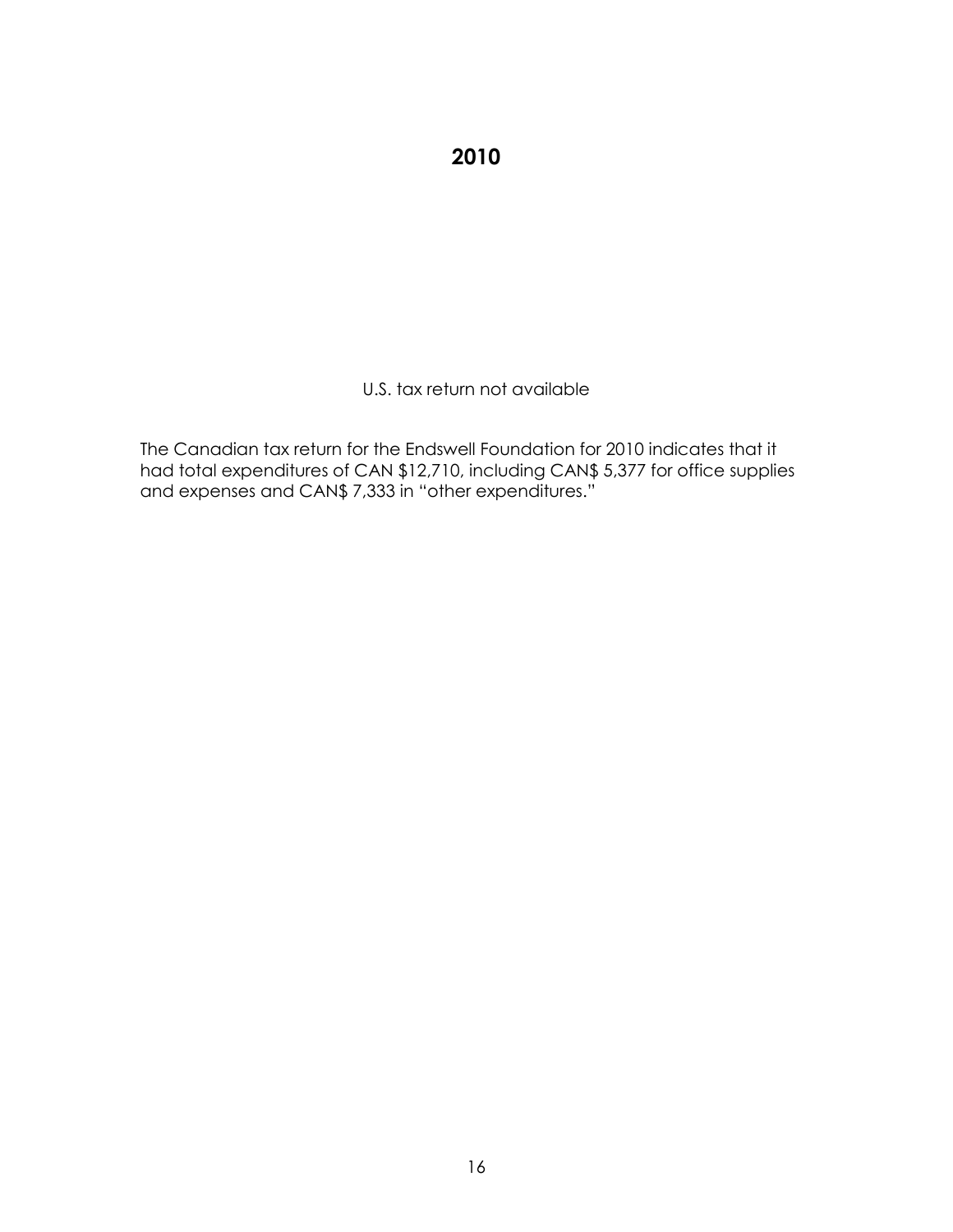### **2011**

| Joel Solomon (salary):                    | S |  |
|-------------------------------------------|---|--|
| Joel Solomon Co.:                         |   |  |
| Interdependent Investments Ltd.: \$14,828 |   |  |

No salaries paid/reported.

| ENDSWELL FOUNDATION                                                                                                                                                                                                                                          |            | 98-0131284 |  |  |
|--------------------------------------------------------------------------------------------------------------------------------------------------------------------------------------------------------------------------------------------------------------|------------|------------|--|--|
| Farm 990-PF (2011)                                                                                                                                                                                                                                           |            | Page 7     |  |  |
| Information About Officers, Directors, Trustees, Foundation Managers, Highly Paid Employees,<br>Part VIII<br>and Contractors (continued)<br>3 Five highest-paid independent contractors for professional services (see instructions). If none, enter "NONE." |            |            |  |  |
|                                                                                                                                                                                                                                                              |            |            |  |  |
| IIL LTD.                                                                                                                                                                                                                                                     | CONSULTING | 14,828.    |  |  |
|                                                                                                                                                                                                                                                              |            |            |  |  |
|                                                                                                                                                                                                                                                              |            |            |  |  |
|                                                                                                                                                                                                                                                              |            |            |  |  |
|                                                                                                                                                                                                                                                              |            |            |  |  |
|                                                                                                                                                                                                                                                              |            |            |  |  |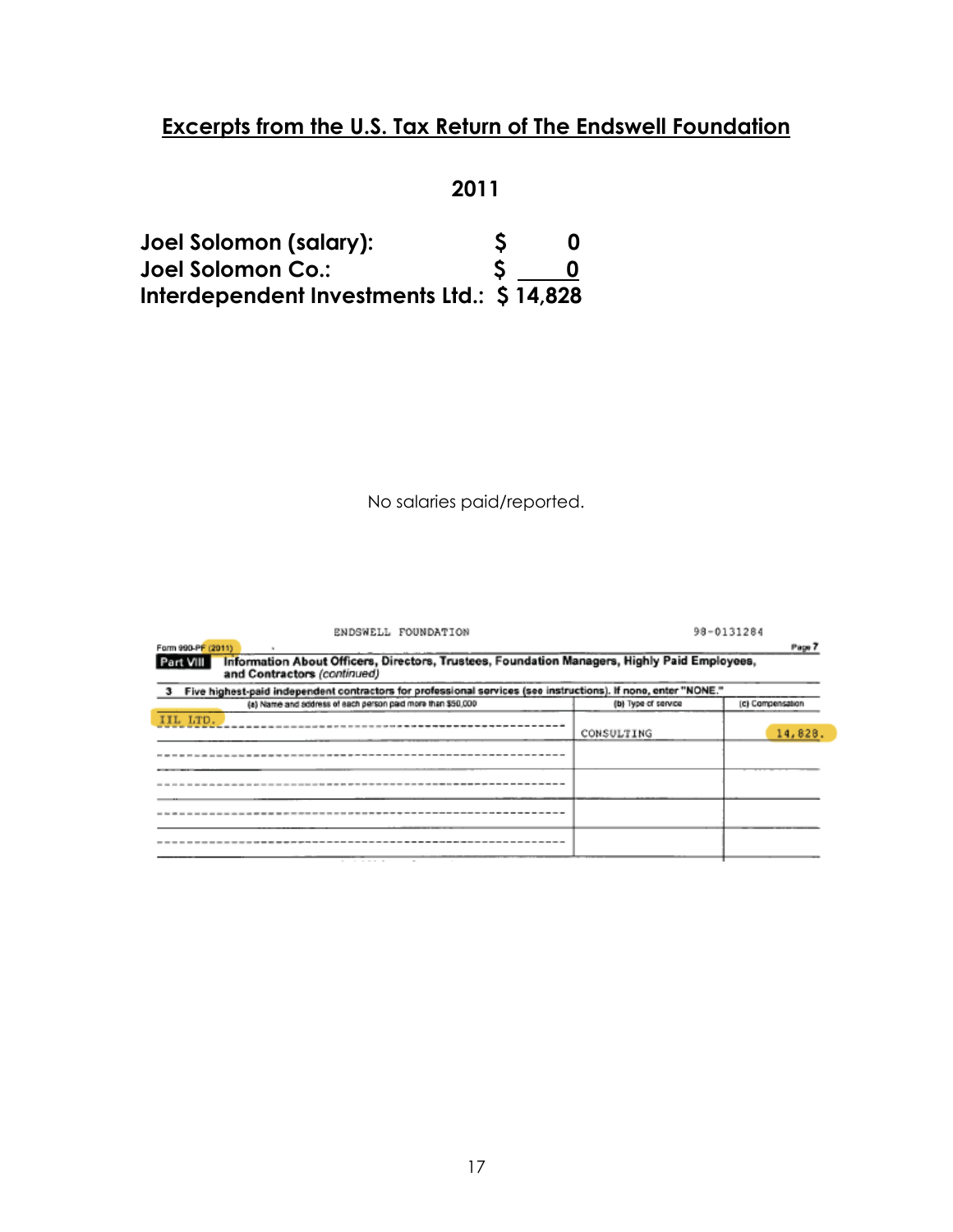**2012** 

No salaries nor payments to contractors were paid/reported.

As shown below, Endswell Foundation paid US\$65,000 to Nextwave Foundation where Joel Solomon is also president. This payment accounted for 98% of Endswell's total expenditures in 2012.

|                                                                                            | Supplementary Information (continued)<br>Grants and Contributions Paid During the Year or Approved for Future Payment<br>з |                                    |                                     |        |  |  |
|--------------------------------------------------------------------------------------------|----------------------------------------------------------------------------------------------------------------------------|------------------------------------|-------------------------------------|--------|--|--|
| Recipient                                                                                  | If recipient is an individual,<br>show any relationship to<br>any foundation manager.                                      | Foundation<br><b>Nature of</b>     | Purpose of grant or<br>contribution | Amount |  |  |
| Name and address (home or business)                                                        | or substantial contributor                                                                                                 | recipient                          |                                     |        |  |  |
| Paid during the year<br>Nextwave Foundation.<br>Manson's Landing, Bresh Columbia<br>Canada |                                                                                                                            | <b>Public</b><br><b>Foundation</b> | general support                     | 65,000 |  |  |
|                                                                                            |                                                                                                                            |                                    |                                     |        |  |  |
|                                                                                            |                                                                                                                            |                                    |                                     |        |  |  |
|                                                                                            |                                                                                                                            |                                    |                                     |        |  |  |
|                                                                                            |                                                                                                                            |                                    |                                     |        |  |  |
|                                                                                            |                                                                                                                            |                                    |                                     |        |  |  |
|                                                                                            |                                                                                                                            |                                    |                                     |        |  |  |
|                                                                                            |                                                                                                                            |                                    |                                     |        |  |  |
|                                                                                            |                                                                                                                            |                                    |                                     |        |  |  |
|                                                                                            |                                                                                                                            |                                    |                                     |        |  |  |

For 2013 and 2014, The Endswell Foundation reported total expenditures of US\$996 and US\$ 2,218, respectively. No salaries nor payments to contractors were reported.

For 2015, the U.S. tax return for The Endswell Foundation is not yet publicly available. Canadian tax returns state that Endswell had total expenditures of CAN \$25,594 of which CAN \$25,000 was granted to ten registered charities.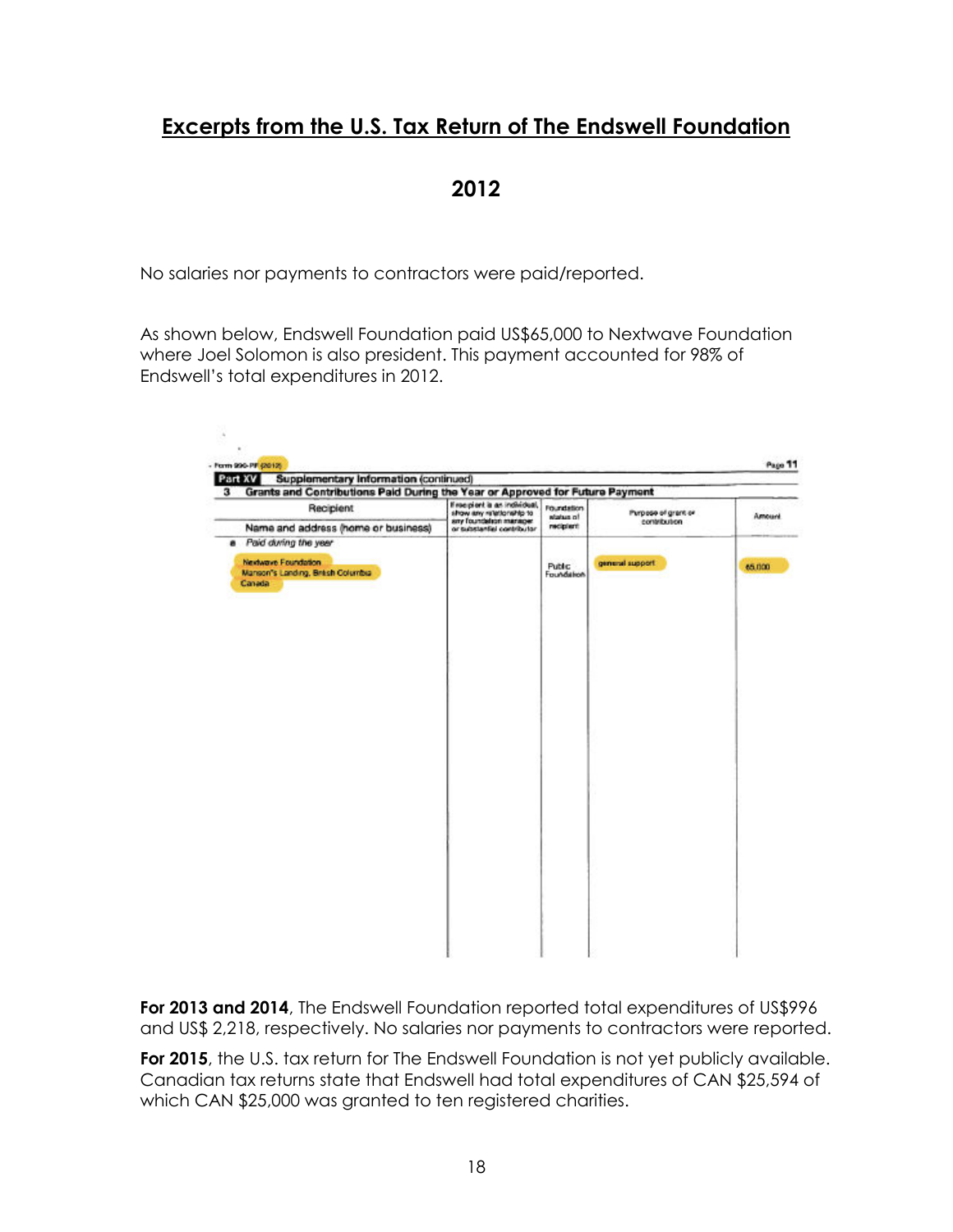



Source: Compiled from the Canadian tax returns for The Endswell Foundation and the financial statements provided by Tides Canada at www.tidescanada.org